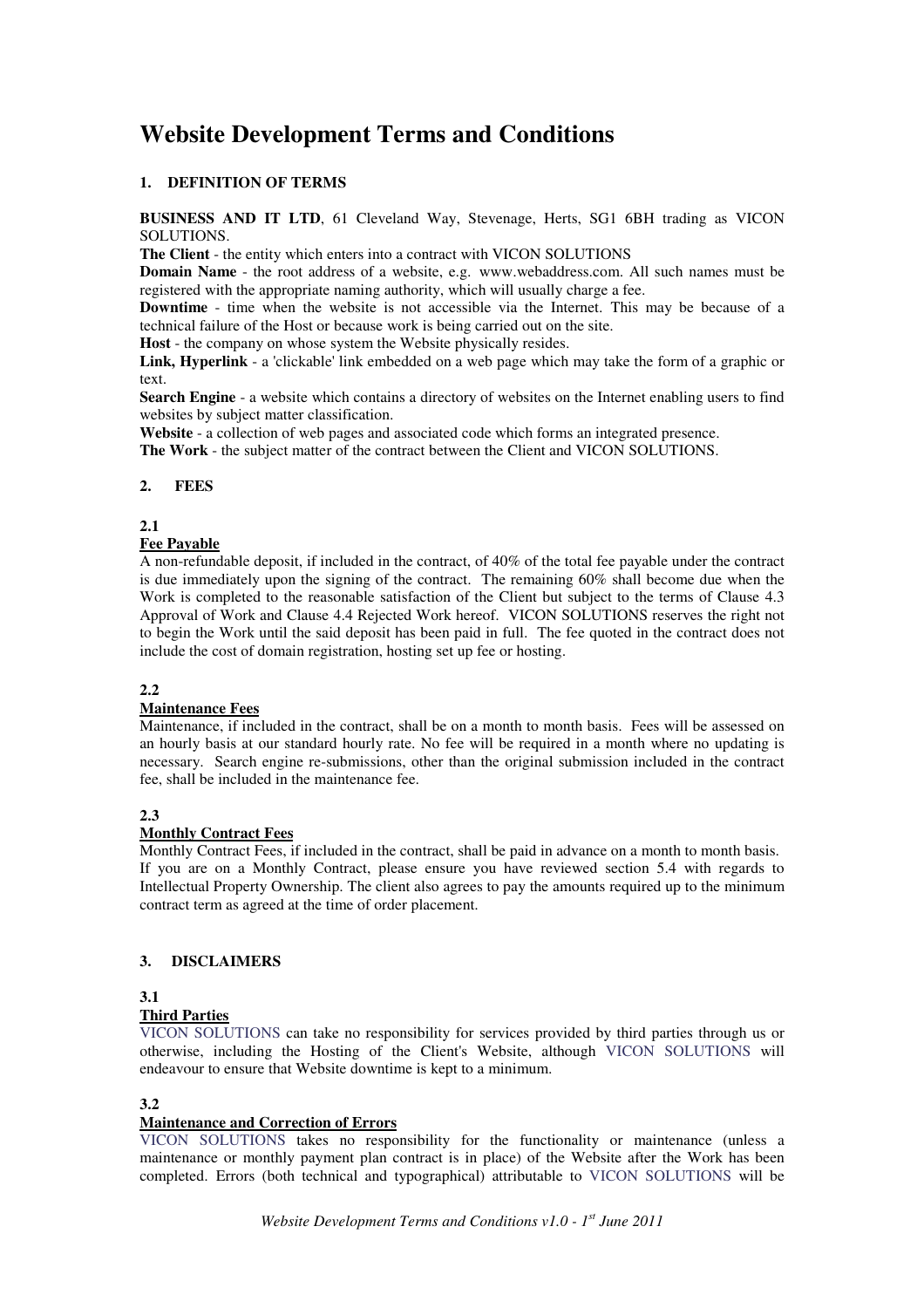corrected free of charge, but VICON SOLUTIONS reserves the right to charge a reasonable fee for correction of errors for which VICON SOLUTIONS is not responsible, including, but not limited to malicious modification of the Website by a third party and typographical errors contained in materials provided to VICON SOLUTIONS by the Client.

#### **3.3**

# **Extent of Work**

Installation on the Internet is limited to the uploading of all necessary files to the Host, and testing of functionality. No registration of the Website with Search Engines will be undertaken unless otherwise agreed with the Client.

#### **3.4**

#### **Consequential Loss**

Under no circumstances will VICON SOLUTIONS be responsible or liable for financial or other loss or damage caused by the failure or use or misuse of its software. The Client should ensure that data on their site is regularly backed up and that a contingency plan is in place to minimize possible losses as a result of software failure. If you are on a Monthly Fees contract, Vicon Solutions will take responsibility for backups on your behalf.

#### **3.5**

# **Status and Duration of Offers**

Proposals and offers are valid for a period of one month from the date issued. VICON SOLUTIONS is not bound to honour offers that have expired. Offers are not legally binding until an acceptable timetable for the work has been agreed by both parties. This timetable must be agreed within the month that the offer is valid. If an acceptable timetable has not been approved by both parties within one month of the offer being made, the offer is deemed to have expired.

# **3.6**

# **Search Engine Listings**

VICON SOLUTIONS does not guarantee listings on Search Engines and the Client accepts that it is Search Engines and not VICON SOLUTIONS who determine whom they list and whom they will not. The Client further understands there is no guaranteed placement or rank on the Search Engines and that a new website may never even appear on Search Engines at all. VICON SOLUTIONS does not control Search Engines' algorithms and huge shifts can appear daily, weekly and even hourly.

#### **4. COMPLETION OF WORK AND PAYMENT**

#### **4.1**

# **Completion of Work**

VICON SOLUTIONS warrants completing the Work in accordance with its Standard Terms and Conditions to the specifications previously agreed with the Client. VICON SOLUTIONS will not charge more than the amount previously agreed unless the Client has varied the specifications of the Work since the agreement. VICON SOLUTIONS will not undertake changes to the specifications of the Work which would increase the cost, without prior written authorisation from the Client.

#### **4.2**

# **Supply of Materials**

The Client is to supply all materials and information required for VICON SOLUTIONS to complete the Work in accordance with the agreed specification. Such materials may include, but are not limited to, photographs, written-copy, logos and other printed materials. Where the Client's failure to supply such materials leads to a delay in completion of the work, VICON SOLUTIONS has the right to extend previously agreed deadlines for the completion of the Work by a reasonable amount. Where the Client's failure to supply materials prevents progress on the Work for more than 21 days, VICON SOLUTIONS has the right to invoice the Client for any part or parts of the Work already completed.

#### **4.3**

#### **Approval of Work**

On completion of the Work, the Client will be notified and have the opportunity to review it. The Client should notify VICON SOLUTIONS, in writing, of any unsatisfactory points within 7 days of receipt of such notification. Any of the Work which has not been reported in writing to VICON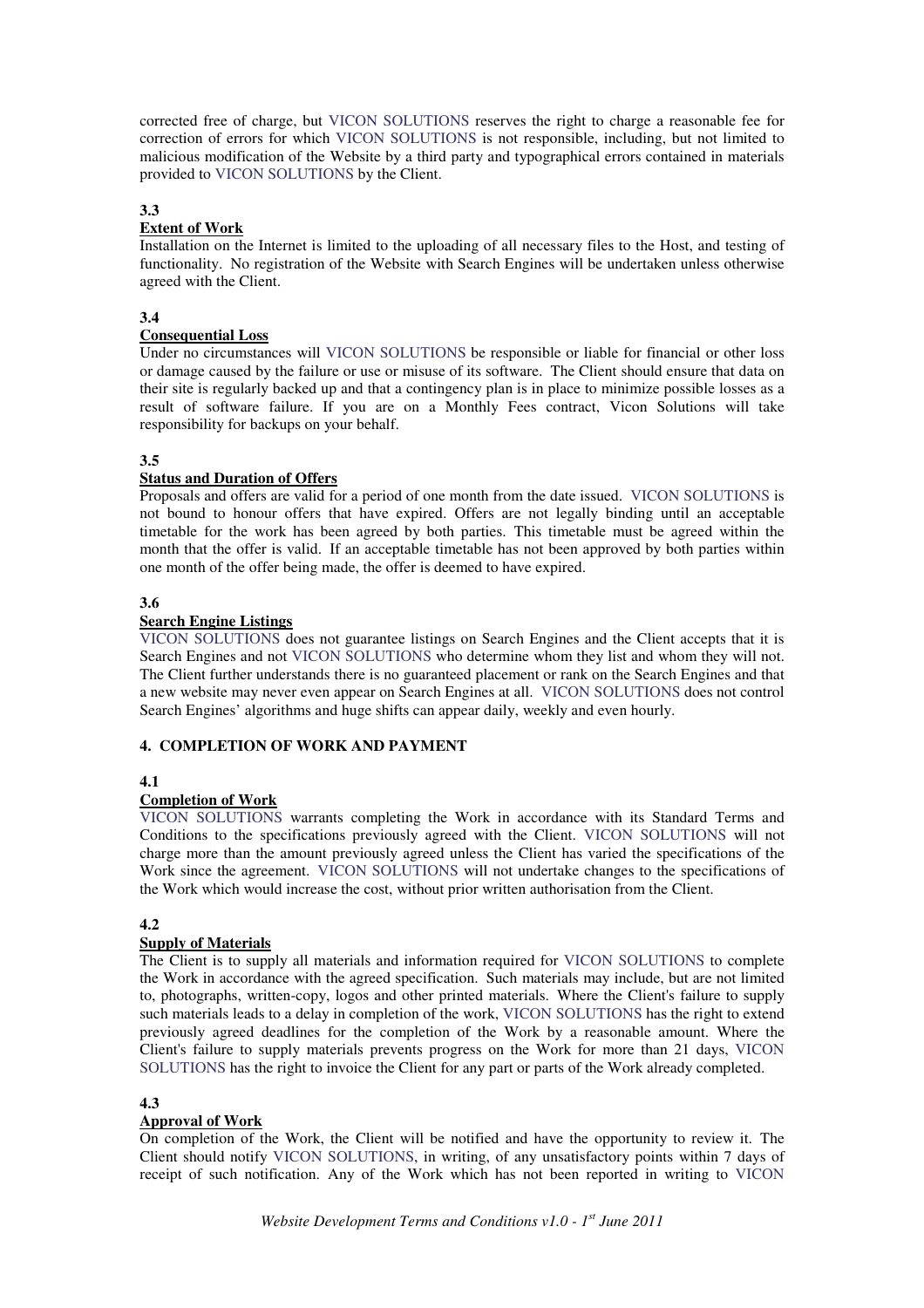SOLUTIONS as unsatisfactory within the 7 day review period will be deemed to have been approved. Once approved, or deemed approved, work cannot subsequently be rejected, and the contract will be deemed to have been completed and the 60% balancing payment under Clause 2.1 Fee Payable will become due (if applicable). The Contract will remain in effect until all obligations have been completed in terms of this Clause.

#### **4.4**

# **Rejected Work**

If the Client rejects the Work within the 7 day review period, or will not approve subsequent Work performed by VICON SOLUTIONS to remedy any points reported by the Client as unsatisfactory, and VICON SOLUTIONS considers that the Client is unreasonable in his repeated rejection of the Work, the contract will be deemed to have expired and VICON SOLUTIONS can take any legal measures to recover both payment for the completed Work and reasonable expenses incurred in recovering payment.

#### **4.5**

#### **Payment**

Upon completion of 7 day review period, VICON SOLUTIONS will invoice the Client for the 60% balancing payment in accordance with Clause 2.1 Fee Payable hereof, which, in the absence of agreement to the contrary, is to be paid by the Client within 21 days of the date that the invoice was issued.

#### **4.6**

#### **Remedies for Overdue Payment**

If payment has not been received by the due date, VICON SOLUTIONS has the right to suspend ongoing work for Client, until such time that full payment of the outstanding balance has been received. If full payment has still not been received 21 days after the due date, VICON SOLUTIONS has the right to replace, modify or remove the Website and revoke the Client's licence of the Work until full payment has been received. By revoking the Client's licence of the Work or removing the web site from the Internet, VICON SOLUTIONS does not remove the Client's obligation to pay any outstanding monies owing.

# **5. INTELLECTUAL PROPERTY**

#### **5.1**

# **Offers and Proposals**

Offers and proposals made by VICON SOLUTIONS to potential clients should be treated as trade secrets and remain the property of VICON SOLUTIONS. Such offers and proposals or the information contained within them must not be passed to third parties or publicly disseminated without prior written authorization from VICON SOLUTIONS. This includes, but is not limited to, technical features, functionality, aspects of the design and pricing information.

#### **5.2**

# **Warranty by Client as to Ownership of Intellectual Property Rights**

The Client will obtain all the necessary permissions and authorities in respect of the use of all copy, graphic images, registered company logos, names and trademarks or any other material it supplies to VICON SOLUTIONS for inclusion on the Website. The conclusion of a contract between VICON SOLUTIONS and the Client shall be regarded as a guarantee by the Client to VICON SOLUTIONS that all such permissions and authorities have been obtained and that the inclusion of such material on the Website would not constitute a criminal offence or civil delict. By agreeing to these terms and conditions, the Client removes the legal responsibility of VICON SOLUTIONS and indemnifies the same from any claims or legal actions however related to the content of the Client's site.

#### **5.3**

#### **Domain Name**

Any Domain Name obtained will belong to the Client. The Client agrees to indemnify VICON SOLUTIONS, including any incidental costs, against any claims that a Domain Name applied for, or obtained, violates the intellectual property rights of a third party. The Client warrants that the domain name sought is not a trademark of a third party.